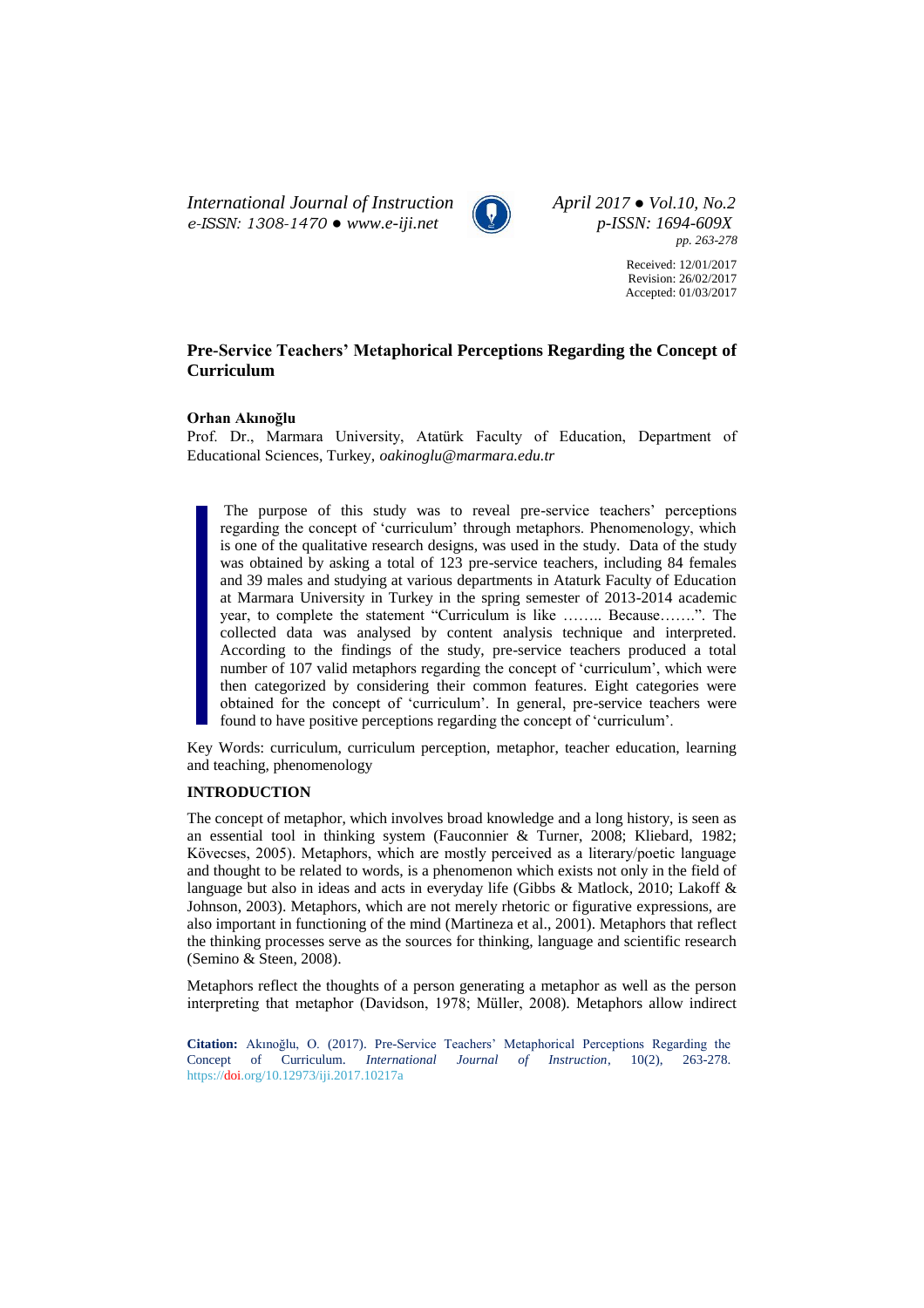comparisons to be made between a more familiar thought or object and another thought or object; thus associations with abstract thoughts can be made more easily (Seiler, 2013). However, metaphors not only consist of comparisons but also allow certain new elements of experienced things to be noticed (Cameron, 2010; Saban, 2006). Metaphors, which are known as tools used voluntarily or involuntarily by individuals in their daily lives to define a concept using similes, help reflecting individuals' experiences and identifying their perceptions (Aykaç & Çelik, 2014; Cameron & Maslen, 2010; Low, 2008).

The concept of 'curriculum' which is the basic concept in curriculum development area in education, is traditionally considered as a list of courses; however, over time, it has been associated with student experiences, targets, learning outcomes and planning (Ornstein & Hankins, 1988; Saylor et al., 1981; Tyler, 1950; Wiles & Bondi, 2011). Curricula have a complex structure in social and educational terms and are seen as a total of students' experiences at school. Curricula provide guidance on learning experiences, changes expected to occur in behaviors, teaching materials, and processes involving assessment of teaching methods, techniques and approaches (Igbokwe et al., 2014; Kauchak & Eggen, 2012; Marsh & Willis, 2007). Curriculum, which is the basic element in an education system, covers targets expected to be achieved, content associated with targets, educational conditions and assessment conditions. Curriculum, which derives from the verb "currere" meaning "to run, to proceed", is particularly used in the sense of running a lecture (Doll, 2002), whereas teaching program is defined as all learning and teaching activities for making students achieve targets of a course both inside and outside a school (Demirel, 2012). In any society, curricula are expected to be continuous, flexible and dynamic so that they give response to changes in science and technology (Hewitt, 2006; Ornstein & Hankins, 1988).

### **CONTEXT AND LITERATURE REVIEW**

There's a variety of metaphor studies on curriculum and concepts related to curriculum. Metaphors, which are used to make abstract concepts and facts more concrete and familiar, are also utilized to understand the theoretical aspects of curricula (Kliebard, 1982). Views about curriculum can be better explained using metaphorical images (Doll, 2002). Metaphors such as machinery, engineering, quality control are used with regard to curriculum planning area with a specific historical and cultural context (MacDonald & Purpel, 1987). In a study by Örten and Erginer (2010) on metaphorical perceptions of faculty from curriculum development field regarding curriculum and curriculum development, metaphors produced regarding curriculum were classified under the themes of "guidance, sequence, continuous change, planning and system" and metaphors regarding the science of curriculum development were classified under the themes of "aesthetics and creativity, depth, individual interpretation and sequence". Similarly, Simon (2013) explained the curriculum development process using the metaphor of "rug weaving" in order to explain the meaning of complex and interrelated structure in curriculum development process better and emphasize artistic nature of the process.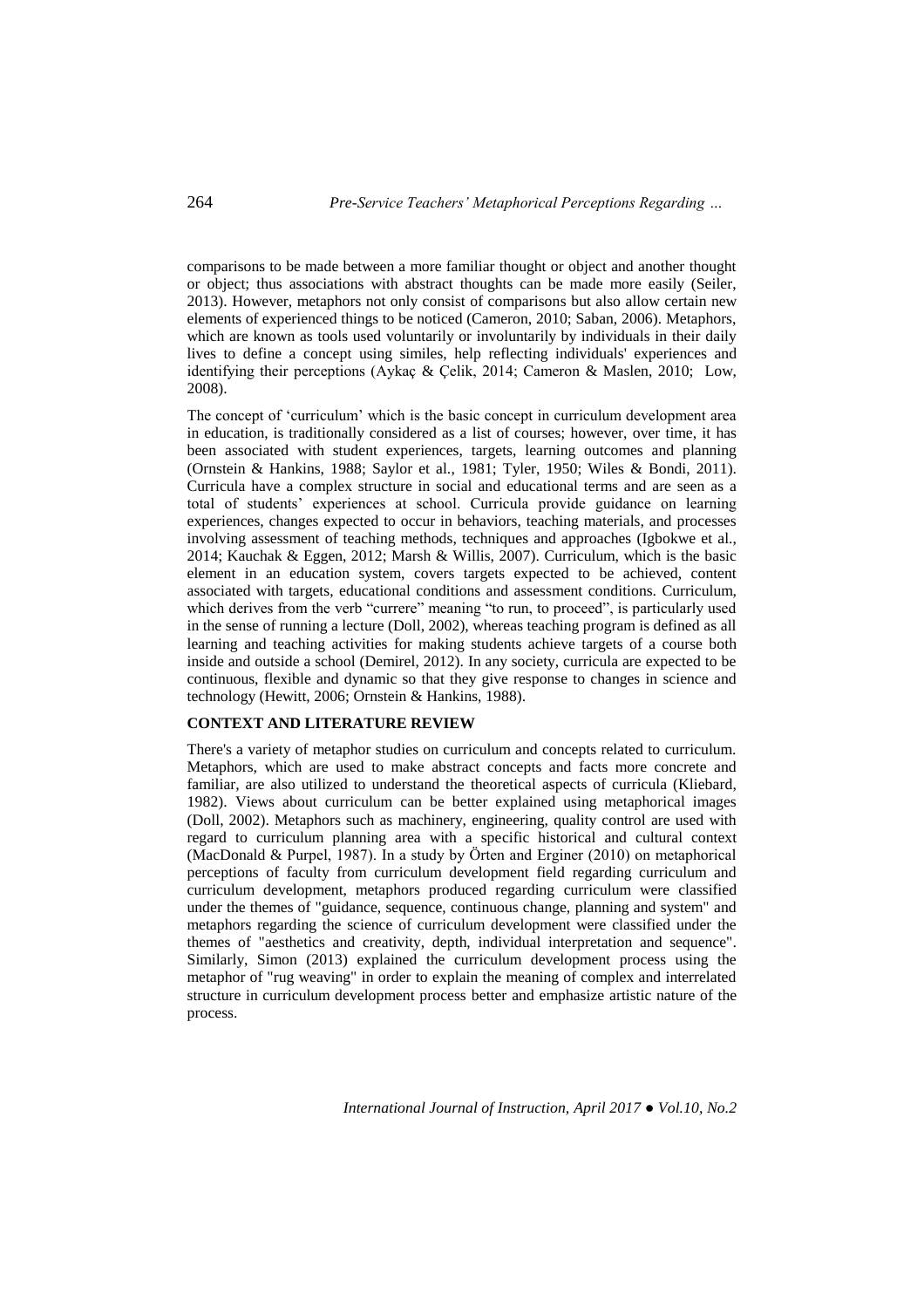In previous studies on investigation of perceptions of teachers and pre-service teachers regarding curriculum through metaphors, it was concluded that teachers produce negative metaphors on curriculum and curriculum development (Aykaç & Çelik, 2014; Semerci, 2007), whereas pre-service teachers have positive perceptions of curriculum in general (Aykaç & Çelik, 2014; Gültekin, 2013; Özdemir, 2012). Doll (2002) examined curricula using the metaphor "ghost" and suggested that curricula have the characteristics of a ghost, which can be felt but does not have any material substance. Baptist (2002) addressed curriculum as the metaphor of "garden" and studied it in terms of individual or political skills, layout, cultural expression, being unified and growth. In Anglin and Dugan's (1982) study on metaphors related to curriculum, they concluded that primary school teachers produce metaphors focused on development regarding curriculum, while secondary school teachers produce product-oriented metaphors. Metaphor studies on curriculum reveal perceptions of teachers and pre-service teachers, who implement and will implement the curriculum.

In view of the literature, metaphor studies on various concepts in educational science field have recently become widespread. Some of these studies focus on teacher (Hasim et al., 2013; Karadağ & Gültekin, 2012; Koç, 2014), student (Saban, 2010), learning and teaching (Leavya et al., 2007; Saban et al., 2007; Tannehill & MacPhail, 2014), knowledge, learning and learner (Kalraa & Baveja, 2012), teacher, teaching, learning, teaching material and assessment (Eren & Tekinarslan, 2013), teaching and literacy (Shaw & Mahlios, 2008), educational planning (Boyacı, 2009), classroom (Levine, 2005; Uzun & Paliç, 2013), classroom and classroom management (Örücü, 2012), school and ideal school (Özdemir & Akkaya, 2013), university (Dalgıç et al., 2012), professional identity (Thomas & Beauchamp, 2011), scientist (Akınoğlu et al., 2015), scientific thinking (Akınoğlu & Eren-Dilek, 2015). Hence, metaphors combining theory and practice in education allow conscious analysis of the results revealed by theory and practice (Jensen, 2006; Levine, 2005).

Metaphor studies conducted with pre-service teachers help them examine their perceptions and beliefs regarding teaching and learning concepts, and organize them, where necessary, so they have important implications in terms of teacher education (Leavya et al., 2007; Low, 2008; Saban, 2010). Accordingly, the purpose of this study was to identify pre-service teachers' perceptions regarding the concept of 'curriculum' through metaphors. The study sought for an answer to the following research question "What are the pre-service teachers' metaphorical perceptions towards the concept of curriculum?". Accordingly, the following sub-questions were developed:

1) Which metaphorical images do pre-service teachers use regarding the concept of 'curriculum'?

2) Under which categories is it possible to classify pre-service teachers' metaphors regarding the concept of 'curriculum'?

### **METHOD**

Research design, study group, data collection tool, data collection procedure, data analysis, and validity and reliability issues are presented in this section.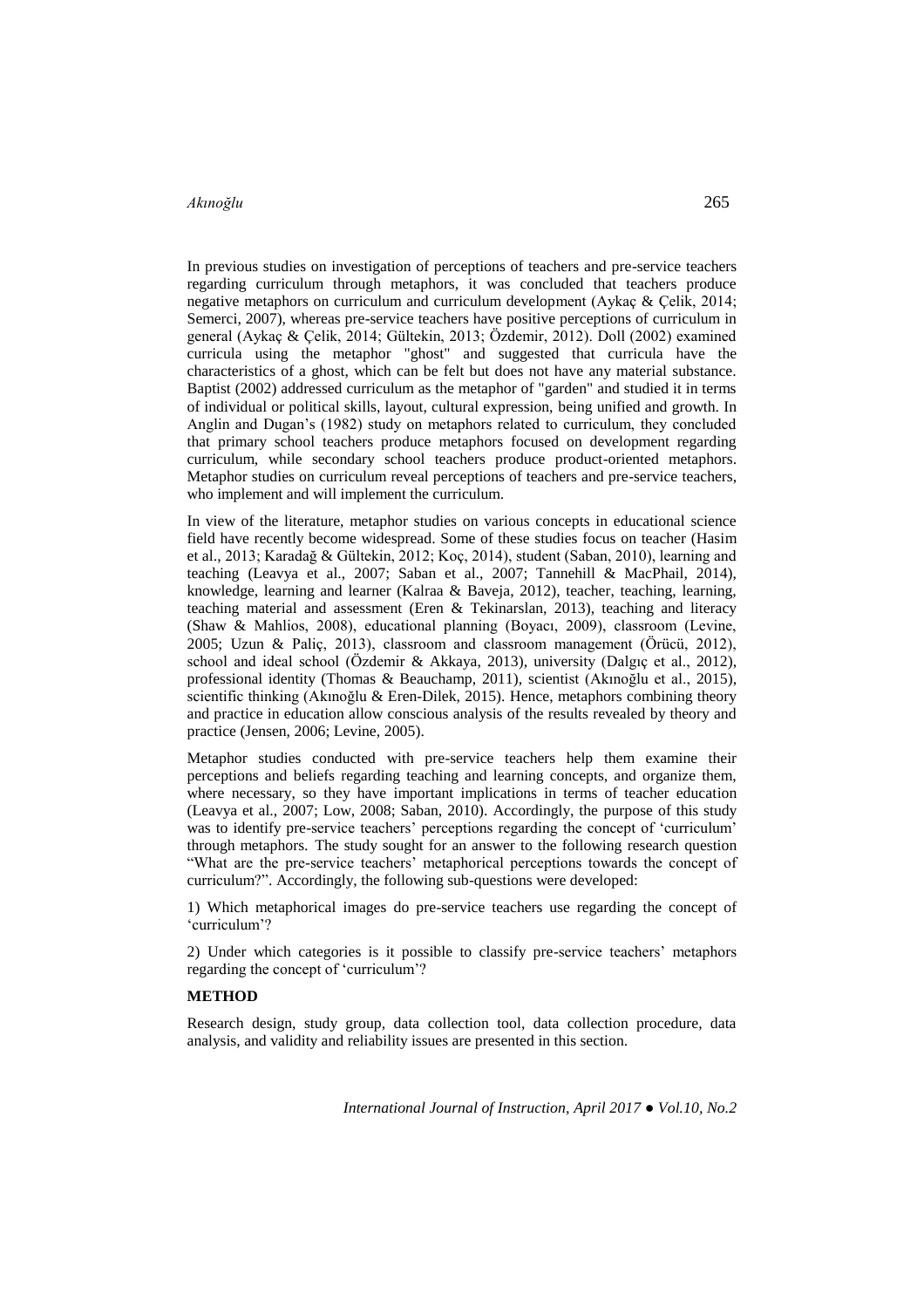### **Research Design**

Phenomenological design, one of the qualitative research designs, was used in the study. Phenomenological design is used to investigate phenomena of which a researcher is aware but doesn't have in-depth knowledge (Bogdan & Biklen, 1992; Creswell, 2007; Moustakas, 1994). Patton (2002) defines it as an approach which aims to focus on phenomena with which one isn't totally unfamiliar but the meaning of which cannot be fully grasped. In this context, the phenomenon on which the study focused was how preservice teachers conceptualized their thoughts about 'curriculum' using metaphors.

### **Study Group**

Pre-service teachers participating in the study were chosen by opportunity sampling method. The study group consisted of 123 pre-service teachers studying at various departments in Atatürk Faculty of Education at Marmara University in 2013-2014 academic year. Of these pre-service teachers, 84 were females and 39 were males, and their distribution by department was as follows: 38 from Department of English Language Teaching, 10 from Department of Music Teaching, 23 from Department of French Language Teaching, 27 from Department of Religious Culture and Moral Education and 25 from Department of Psychological Counselling and Guidance.

### **Data Collection Tool**

Data collection tool, which was developed by the researcher, was a fill-in-the-blanks form used to collect answers to several demographic questions, metaphors to be produced and explanations to these metaphors.

### **Data Collection Procedure**

Metaphors were collected on the basis of vehicle-topic relation, after which pre-service teachers were asked to define similarity relationship according to how they perceive such relationship (Curriculum is like ...... because ........"). Main strength of metaphors is in questions related to adjectives. Each individual may attribute different meanings to the same metaphor. It's important to ask the question "why" in order to understand these various meanings and the purpose of using a metaphor (Patton, 2002; Yıldırım & Şimşek, 2013). Moreover, demographic data, including gender and department of preservice teachers, were collected.

#### **Data Analysis**

Content analysis, consisting of the stages of coding, finding themes and organizing data by codes and themes, was utilized to analyse the data. Content analysis is performed when a study cannot be clearly expressed theoretically or a more in-depth analysis is required (Creswell, 2007; Yıldırım & Şimşek, 2013). Metaphors produced by the participants with regard to the question in the fill-in-the-blanks form and their responses were analysed in four stages: (1) coding data, (2) creating categories, (3) arranging the data by codes and categories (4) ensuring validity and reliability. The data was analysed by the researcher without employing any qualitative analysis software package. Furthermore, a number was assigned to each participant and next to this number, a code,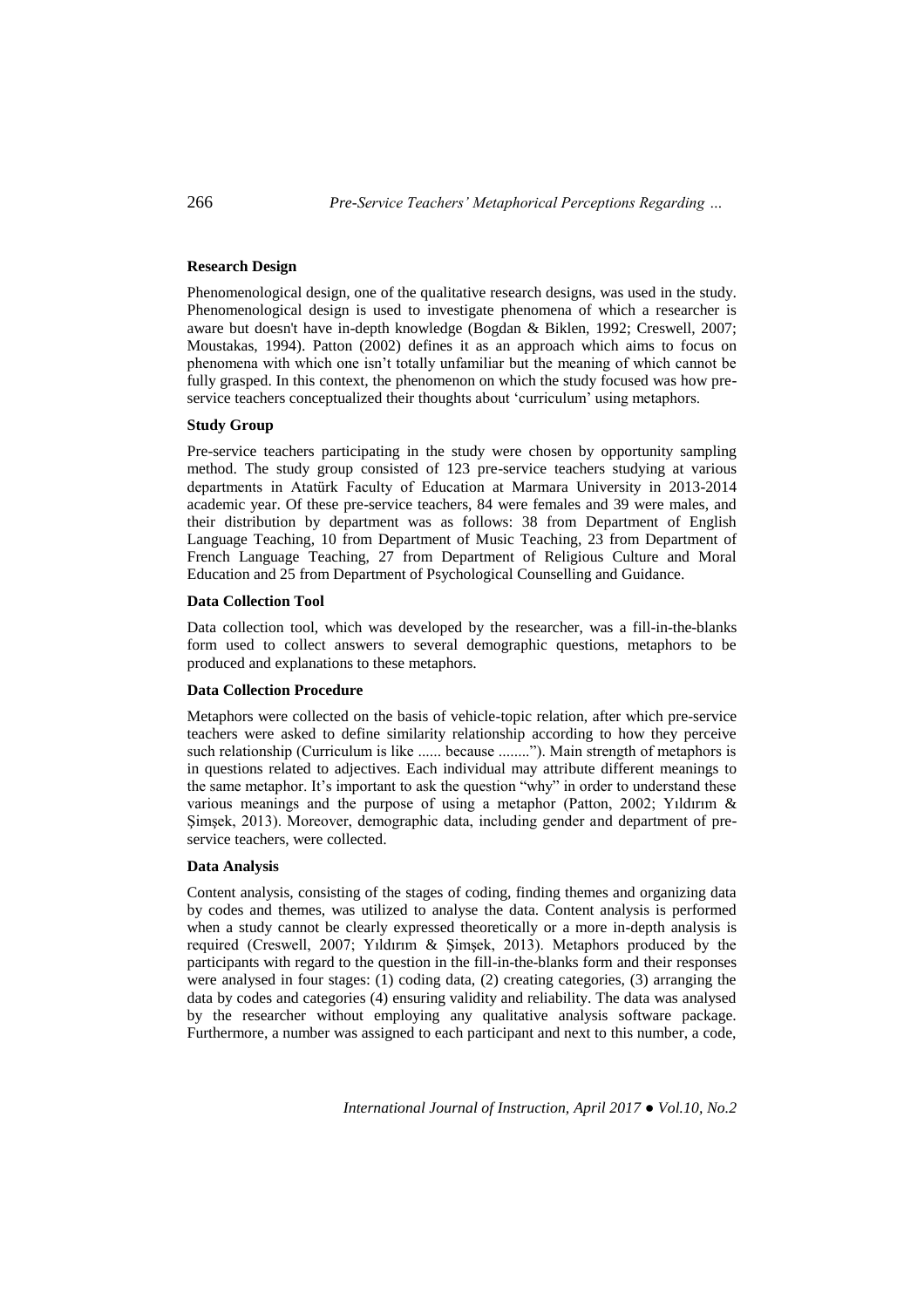which is "F" for female pre-service teachers and "M" for male pre-service teachers". was added. For example 93 F: The respective metaphor belongs to the 93rd person, who is a female pre-service teacher.

#### **Validity and Reliability**

Important criteria of validity in a qualitative research include detailed reporting of collected data and the researcher's description of how s/he obtained the results (Creswell, 2007; Yıldırım & Şimşek, 2013). In this context, efforts were made to present the study data in detail (frequency, number of participants, direct quotations, codes of participants, etc.) as much as possible and explain how the results were obtained by conceptual categories.

With regard to the reliability of the study, five experts were consulted in order to determine whether the obtained metaphors represent the identified themes, and as a result of the evaluations of the researcher and the experts, consensus and dissent values were calculated. In general, percentages of 70 and above are assessed as "satisfactory" and those above 90 as "good" (Miles & Huberman, 1994). At the end of this calculation, a reliability percentage of 94% was obtained for this study.

### **FINDINGS**

In this section, pre-service teachers' metaphors regarding the concept of curriculum and frequencies of these metaphors are presented. Then, the categories created from these metaphors are explained by including quotations from the participants' statements.

### **1. Pre-service Teachers' Metaphors Regarding the Concept of Curriculum and Their Frequencies**

When pre-service teachers' metaphors regarding the concept of curriculum are evaluated, a total of 107 valid metaphors, including 76 different metaphors, were obtained from 123 pre-service teachers.

Pre-service teachers' main metaphors regarding the concept of curriculum by frequency were as follows: compass (6), road (6), guide (3), outfit (3), frame (3), ocean (3), contents of a book  $(2)$ , development  $(2)$ , map  $(2)$ , tree  $(2)$ , cooking  $(2)$ , car  $(2)$ , plate (2), school (2), umbrella (2), mother (2), life (2), plan (2) and food (2). Remaining metaphors had a frequency value of 1 and those metaphors can be listed as follows: menu (1), set (1), library (1), train (1), state (1), diet program (1), travel (1) pool (1), salt (1), prescription (1 ), zip file (1), construction (1), home (1), shopping list (1), building  $(1)$ , anthill  $(1)$ , fish  $(1)$ , love  $(1)$ , street  $(1)$ , chewing gum  $(1)$ , stage of development  $(1)$ , ladder (1), a man's own captivity (1), order (1), living thing (1), art (1), goldsmith (1), the solar system  $(1)$ , insect  $(1)$ , sky  $(1)$ , branch  $(1)$ , vitamin  $(1)$ , orbit  $(1)$ , machinery  $(1)$ , star (1), calendar (1), gift package (1), wood (1), brain (1), cliff (1), politics (1), seed (1), marriage (1), play dough (1), sewage (1), fruit (1), ship (1), handcuffs ( 1), coffee (1), functioning of nature (1), elective course (1), brochure (1), recipe (1), sea (1), spider web  $(1)$ , ingredient  $(1)$ , order  $(1)$ .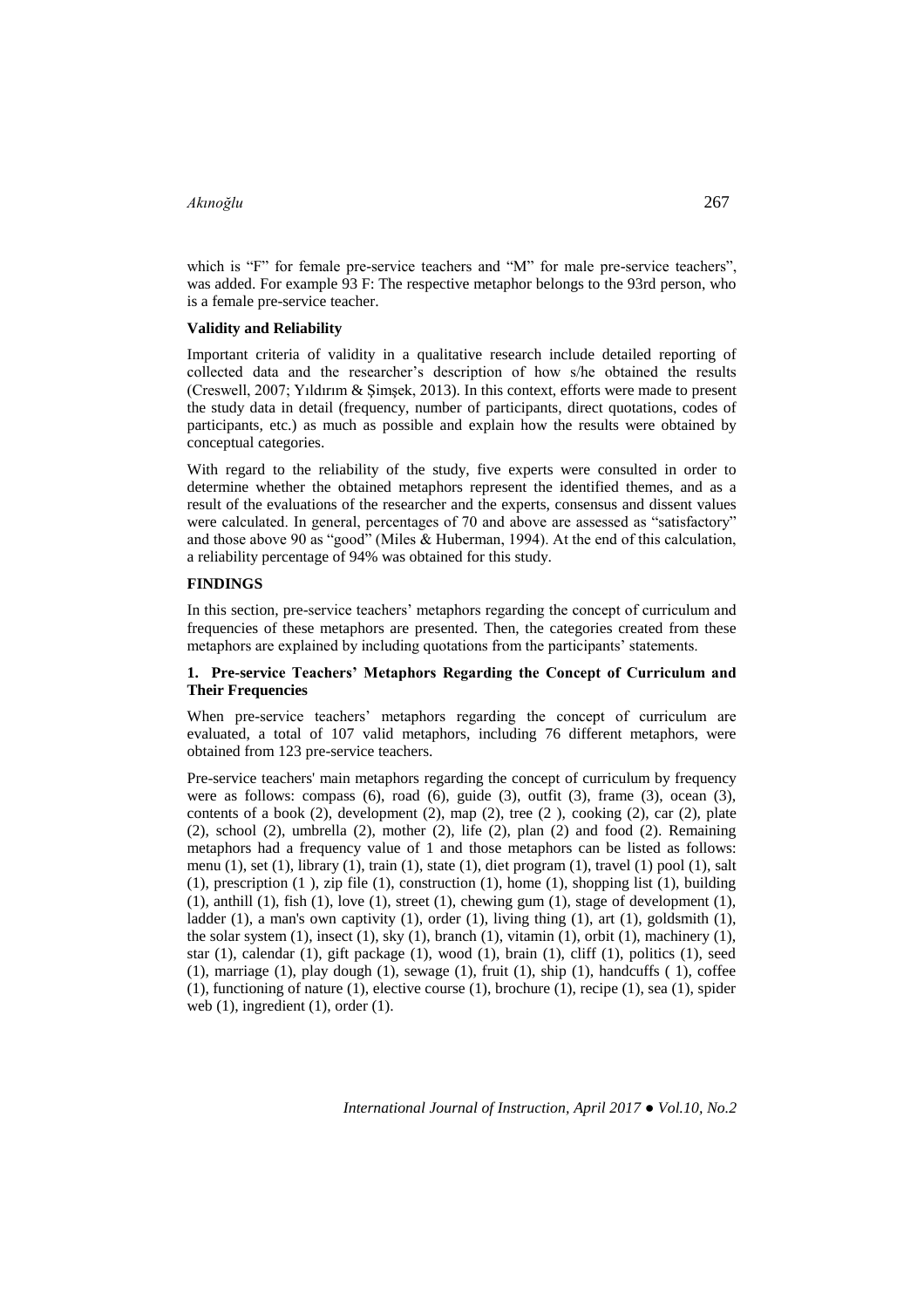### **2. Pre-service Teachers' Reasons for Their Metaphors Regarding Curriculum**

Pre-service teachers' reasons for their metaphors regarding curriculum are given in Table 1 under the following categories: curriculum as a guide ( $n = 26$ ), curriculum as a wide range ( $n = 17$ ), curriculum as a source of problem ( $n = 16$ ), curriculum as an organizer (n = 15), curriculum as a source of information (n = 12), curriculum as a process ( $n = 8$ ), curriculum as an indispensable element ( $n = 8$ ) and curriculum as a means for achieving a specific outcome  $(n = 5)$ . These categories were revealed by examining the causes of the metaphors obtained.

Table 1.

Reasons for metaphors regarding the concept of curriculum

| Categories                   | <b>Metaphors</b>                                                | N (Number) |
|------------------------------|-----------------------------------------------------------------|------------|
| Curriculum as a guide        | contents of a book (2), map, road (4), menu, plate,             | 26         |
|                              | pool, compass $(6)$ , plan, orbit, outfit $(2)$ , guide $(3)$ , |            |
|                              | play dough, recipe, ingredient                                  |            |
| Curriculum as a wide range   | fish, frame, ocean (3), living thing, school, umbrella          | 17         |
|                              | (2), art, insect, branch, outfit, car, sea, tree, spider        |            |
|                              | web                                                             |            |
| Curriculum as a source of    | plate, zip file, gum, life, man's own captivity, food,          | 16         |
| problem                      | gift package, cliff, politics, road, sewage, fruit,             |            |
|                              | handcuffs, coffee, elective course, frame                       |            |
| Curriculum as an organizer   | marriage, development(2), cooking, set, state,                  | 15         |
|                              | prescription, frame, street, order, calendar, brain,            |            |
|                              | functioning of nature, map, plan                                |            |
| Curriculum as a source of    | goldsmith, construction, library, building, mother,             | 12         |
| information                  | sky, vitamin, machinery, star, seed, brochure, school           |            |
| Curriculum as a process      | ladder, wood, stage of development, cooking, mother,            | 8          |
|                              | anthill, road, life                                             |            |
| Curriculum as an             | tree, shopping list, diet program, salt, home, solar            | 8          |
| indispensable element        | system, food, order                                             |            |
| Curriculum as a means to     | car, train, travel, love, ship                                  | 5          |
| achieve a particular outcome |                                                                 |            |
| Total                        |                                                                 | 107        |

Some of the statements of the participants regarding the categories in Table 1 are as follows:

# *a) Curriculum as a Guide*

Some of the statements of the participants on the fact that curriculum functions as a guide in that it contains the subjects to be taught, orientates the teacher and provides guidelines to the teacher are presented below:

"It contains a list of what should be taught" (15 M).

"It provides guidance" (32 F).

"It contains all guidelines" (36 M).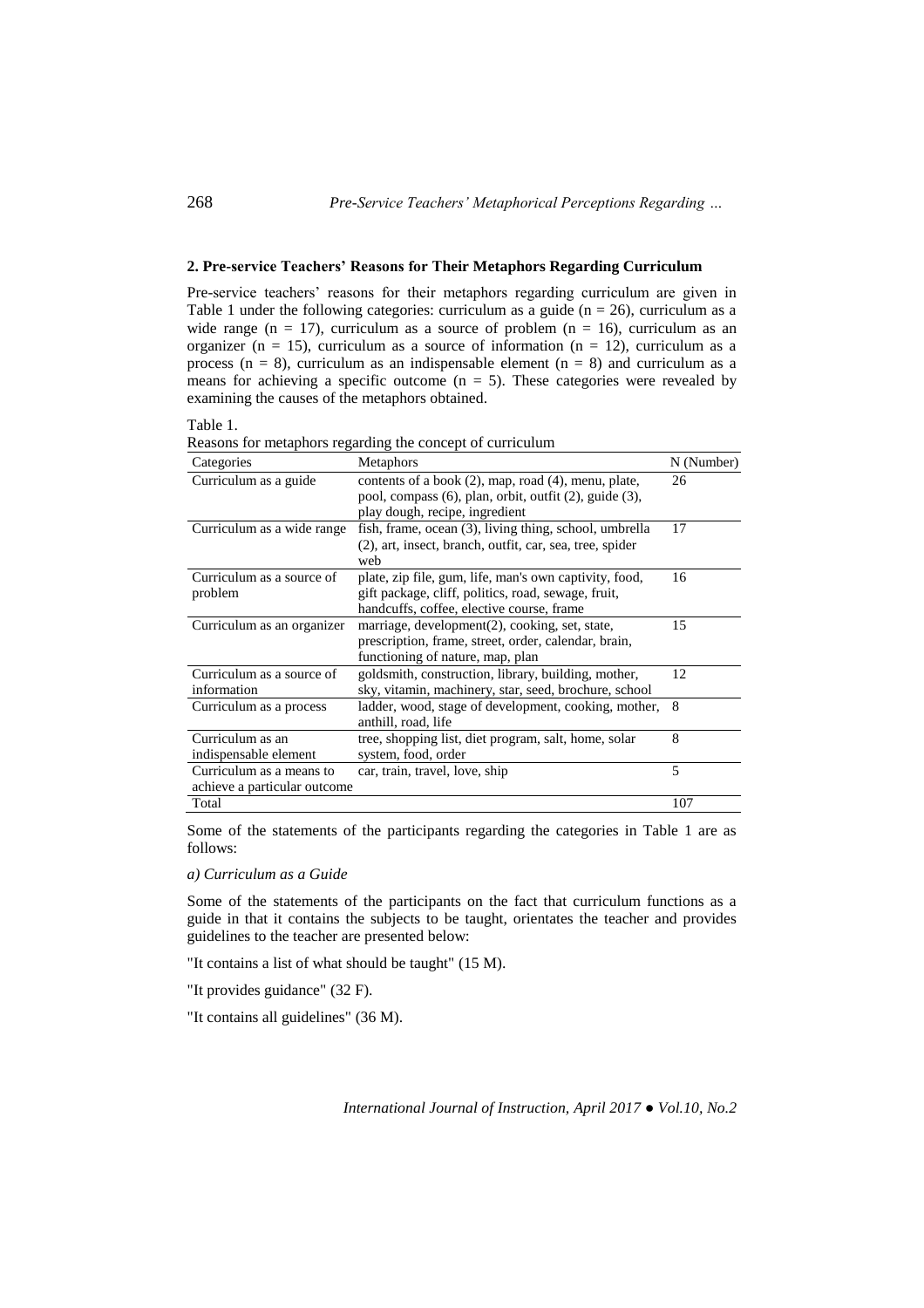"It helps us find our direction" (82 M).

"A person knows how and where to act. As in what to wear in which place ..." (99 F).

*b) Curriculum as a Wide Range*

Some of the statements of the participants on the fact that curriculum is quite detailed, comprehensive and compatible with other programs are presented below:

"It's very deep" (18 F).

"It's comprehensive" (34 M).

"It contains in-depth information" (66 M).

"It integrates with other programs" (77 F).

"It includes all kinds of information" (93 F).

*c) Curriculum as a Source of Problem*

Some of the statements of the participants on the fact that curriculum sometimes allows a student to acquire negative information and skills, it may limit the teacher's autonomy, that these curricula are presented to teachers without consulting them and that these curricula may sometimes become complex are presented below:

"It fills an empty plate in a terrible way" (24 F).

"It restricts education for no apparent reason" (42 M).

"Even elective courses are selected without informing us and placed right in front of us" (69 F).

"From the outside, it looks perfect but has very few benefits" (84 F).

"As you examine it, it becomes complex and never gives accurate and precise results" (88 F).

#### *d) Curriculum as an Organizer*

Some of the statements of the participants on the fact that curriculum organizes teaching are presented below:

"Cooking should be done in a specific order" (22 F).

"It puts everything in order" (64 M).

"It organizes things" (86 F).

"It regulates method of teaching" (102 F).

"It's disciplined" (119 M).

*e) Curriculum as a Source of Information*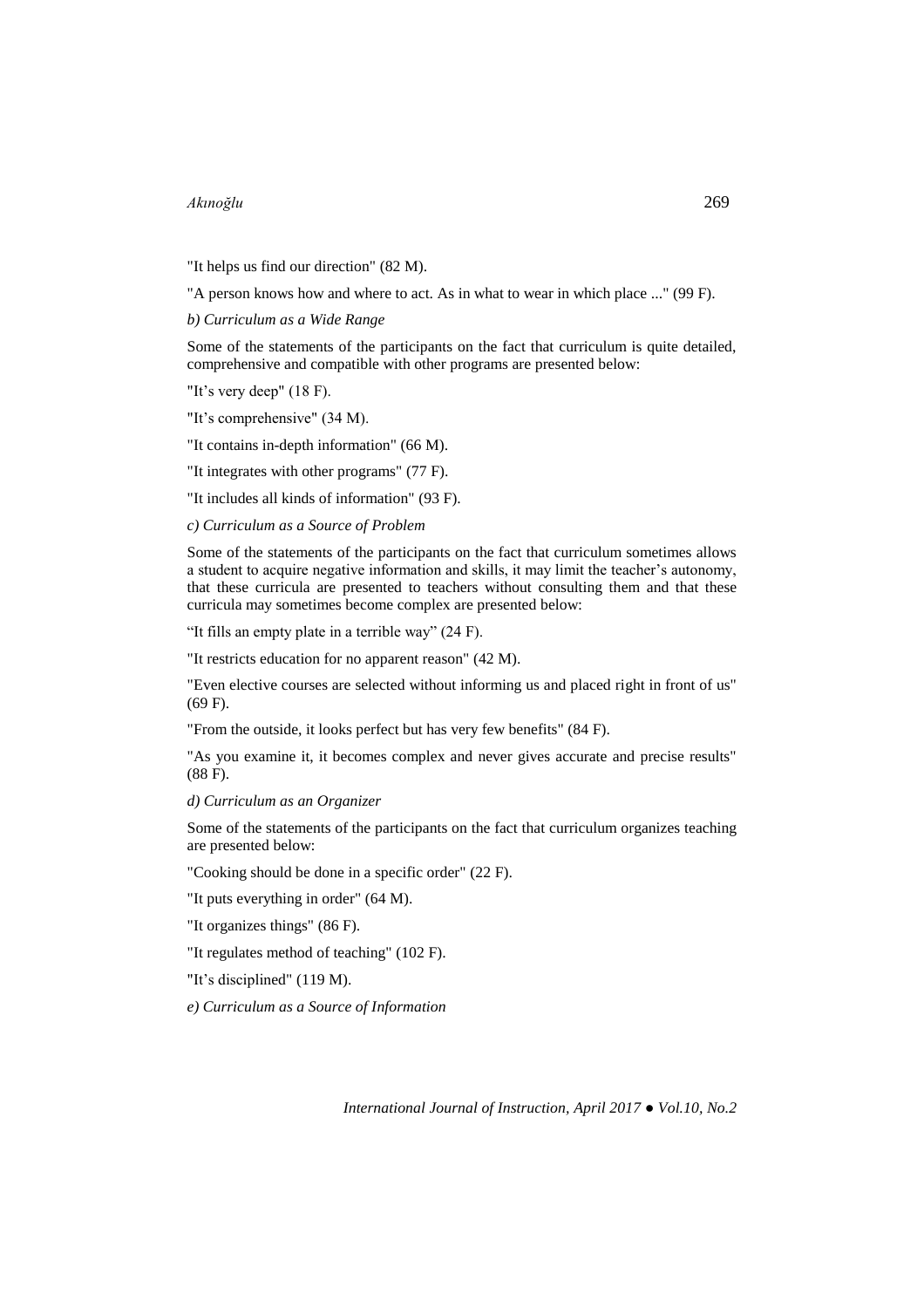Some of the statements of the participants on the fact that curriculum provides the teacher with accurate and comprehensive information, provides the student with information and contains basic principles of the profession are presented below:

"Accurate information is in the book" (28 M).

"It provides people with information on a wide range of fields" (75 M).

"It processes the student and helps him/her learn (80 F).

"As people learn information it contains and improve, they shine/gleam" (81 F).

"It forms the basis of our profession" (89 M).

*f) Curriculum as a Process*

Some of the statements of the participants on the fact that curriculum can be implemented step by step in a certain order and is strung out are presented below:

"It's taken step by step" (1 M).

"It develops in an order" (20 M).

"It continues step by step" (33 F).

"It has thousands of miles" (61 F).

"It continues" (122 F).

*g) Curriculum as an Indispensable Element*

Some of the statements of the participants on the fact that curriculum is very important and vital for teaching are presented below:

"There's no life without it" (8 M).

"It is essential for weight loss" (21 M).

"Without it, the final product won't have taste" (37 M).

"It's essential for education and is the cornerstone of education" (48 F).

"It's the inventory of life" (103 M).

*h) Curriculum as a Means to Achieve a Particular Outcome*

Some of the statements of the participants on the fact that curriculum is a means of achieving educational objectives are presented below:

"It's an activity car" (35 M).

"You can even teach to love" (57 F).

"It allows you to know where you'll reach" (97 F).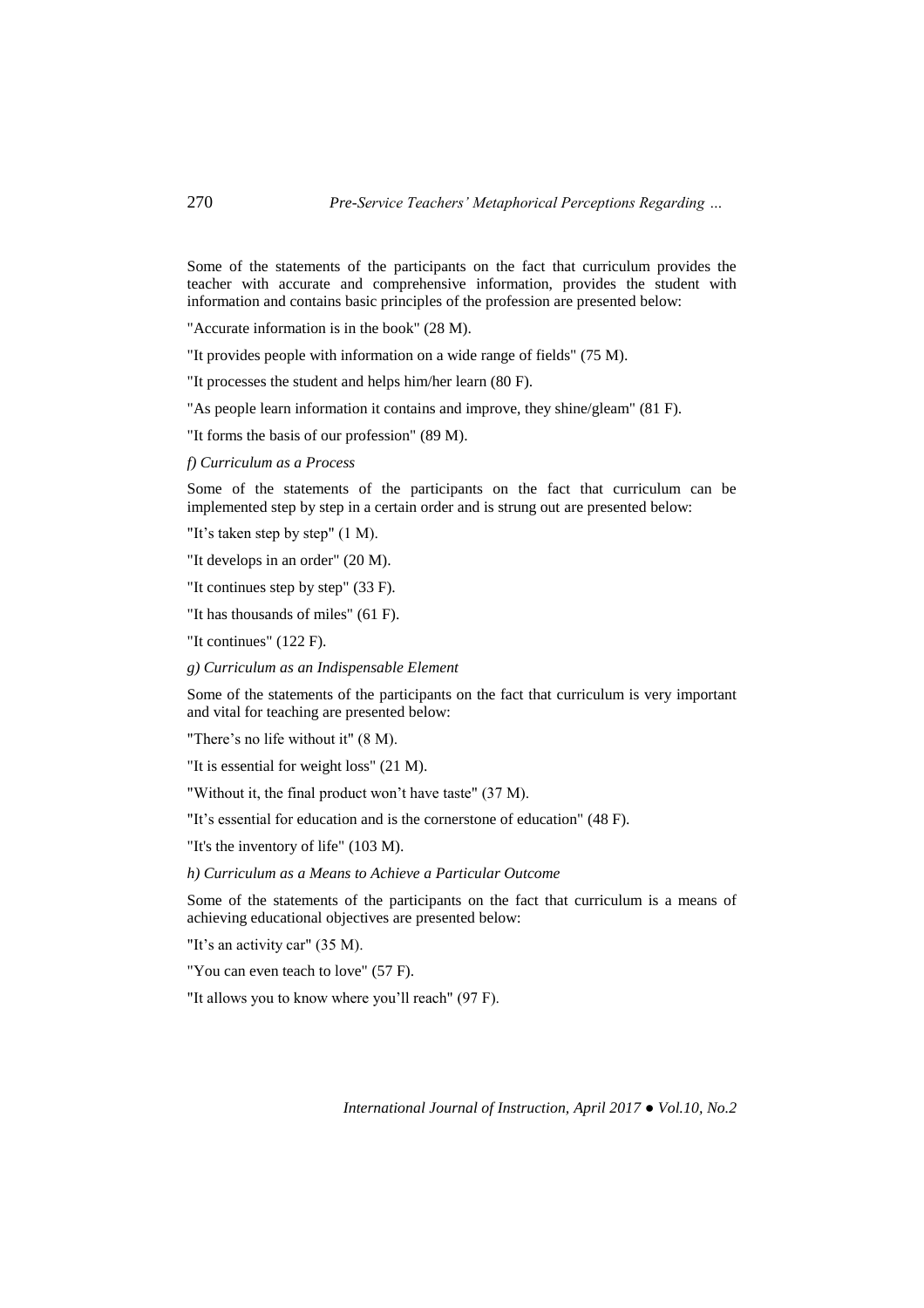### **DISCUSSION AND CONCLUSION**

In this study, pre-service teachers developed a total number of 107 valid metaphors regarding the concept of curriculum. Of these metaphors, there're 60 positive metaphors in 76 different metaphors. It was concluded that pre-service teachers usually have positive perceptions of curriculum. This result of the study is similar to those reported by Gültekin (2013), Özdemir (2012), Taşdemir and Taşdemir (2011) and Aykaç and Çelik (2014) in this respect. However, Semerci (2007) maintained that teachers have negative views about new primary school curricula, which outweigh positive views. Moreover, in a study conducted on primary school teachers by Yurdakul (2015), teachers used the metaphor of "chain" for the existing curriculum, so it was concluded that teachers think that curriculum restricts teachers' behaviors. This difference was thought to be associated with the role of teachers who personally implement curriculum.

In this study, main characteristics of curriculum were identified as guiding and organizing, while in a study by Aykaç and Çelik (2014), curriculum was perceived as restrictive and uniform rules. In this respect, these two studies do not coincide with each other. However, Taşdemir and Taşdemir (2011) reported that teachers perceive primary school curricula as "a guide" in general and Örten and Erginer (2010) reported that curriculum is expressed as "guiding". Similarly, Bartiromo and Etkina (2009) concluded that teachers have positive perceptions of curriculum. In this context, these studies are similar. Various perceptions of curriculum were thought to be the result of different understandings and perceptions of teachers and pre-service teachers regarding curriculum as well as differences between their practices, knowledge and skills.

In this study, one of the obtained categories was curriculum as a means of achieving a particular outcome. Similarly, Aykaç and Çelik (2014) reported that curriculum is perceived as a means of achieving a target. In a similar study, it was concluded that teachers perceive curriculum as a 'journey' (Anglin & Dugan, 1982). In this respect, these three studies are in line with each other. Education systems have far, close and specific objectives. Curriculum is one of the most special means of achieving these targets. In this regard, it appears quiet realistic that curricula are perceived as a means of achieving targets or outcomes.

In this study, it emerged that curriculum causes problems. However, it guides and organizes things. It is a wide range and an indispensable element. In line with this, Gültekin (2013) reported that curriculum is perceived as a complex structure causing problems, a cornerstone, a wide range, guide and shaper. 'Development' metaphor, which is also in the category of "curriculum as an organizer", is one of the metaphors produced by teachers in Anglin and Dugan's (1982) study. Baptist (2002) used the metaphor of "garden" to draw attention to dimensions of curriculum and associated the order in a garden with order in curriculum. The metaphor of order is one of the metaphors generated in this study. In this context, our study is in line with Baptist's (2002) study. In previous studies, organizing role of curricula was emphasized, which indicates that curricula are considered important in terms of the fact that they organize the processes of teaching and learning in particular.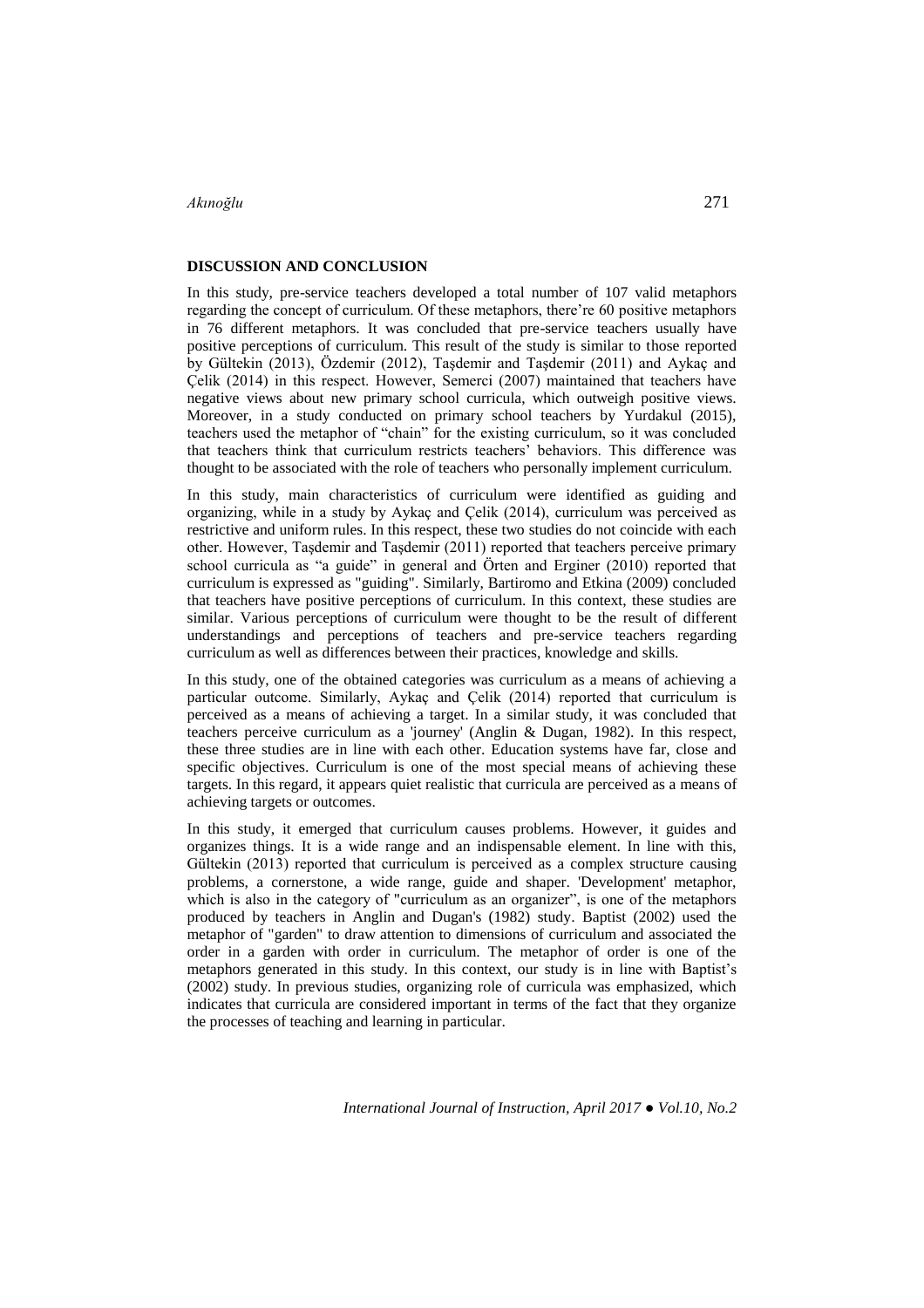In this study, it was revealed that curriculum is perceived as a guide, a process, means of achieving a particular outcome and an indispensable element. Similar perceptions were also reported by Özdemir (2012). Also in this study, it was seen that pre-service teachers used the metaphor of "machine" in the category of "curriculum as a source of information". The metaphor of machine is also one of the metaphors used for curriculum planning (MacDonald & Purpel, 1987). In that case, the studies are similar in that they emphasize that curricula provide guidance. Pre-service teachers' metaphors regarding curriculum included the metaphors of "journey" and "map", which indicates that they see curriculum as a means of achieving a goal or a guide that will lead to a goal. The same metaphors are referred to as metaphors showing the relationship between theory and practice by Mullen, Greenlee and Bruner's (2005) study. Curricula were seen as a guide in the journey from theory to practice, which may suggest that pre-service teachers are aware of curricula.

Among 76 different metaphors produced regarding the concept of "curriculum" by preservice teachers, there were only 16 negative metaphors, including "plate", "zip file", "chewing gum", "life", "a man's own captivity", "food", "gift package", "cliff", "politics", "road", "sewage", "fruit", "handcuffs", "coffee "," elective course" and " frame ". In this study, a great majority of pre-service teachers can be said to have positive perceptions of "curriculum".

### **RECOMMENDATIONS**

The study group of this study was pre-service teachers. Study groups of similar further studies can be the students, teachers or lecturers who are doing or have done postgraduate studies in the field of curricula. Also, after collection of metaphors, interviews can be made with a group of participants in the same study group in order to obtain more in-depth and detailed data.

#### **REFERENCES**

Akinoglu, O., Tatik, R.S., & Baykin, Y. (2015). Pre-service teachers' metaphorical perceptions towards the concept of scientist. *Antropologist, 19* (3), 577-584.

Akinoglu, O., & Eren-Dilek, C. (2015). Pre-service teachers' metaphors regarding the concept of scientific thinking. *Antropologist, 20* (3), 476-484.

Anglin, L.W., & Dugan, T. (1982). Teachers' perceptions of existing and ideal school curriculum: An analysis of metaphors. Paper presented at the Annual Meeting of the American Educational Research Association, New York. ERIC Number: ED217037.

Aykaç, N., & Çelik, Ö. (2014). Comparison of metaphoric perception of teachers and pre-service teachers about curriculum. *Education and Science, 39* (173), 326-339.

Baptist, K.W. (2002). The garden as metaphor for curriculum. *Teacher Education Quarterly, 29* (4) 19-37.

Bartiromo, T., & Etkina, E. (2009). Implementing reform: Teachers' beliefs about students and the curriculum. AIP Conference Proceedings, 1179, 468-489.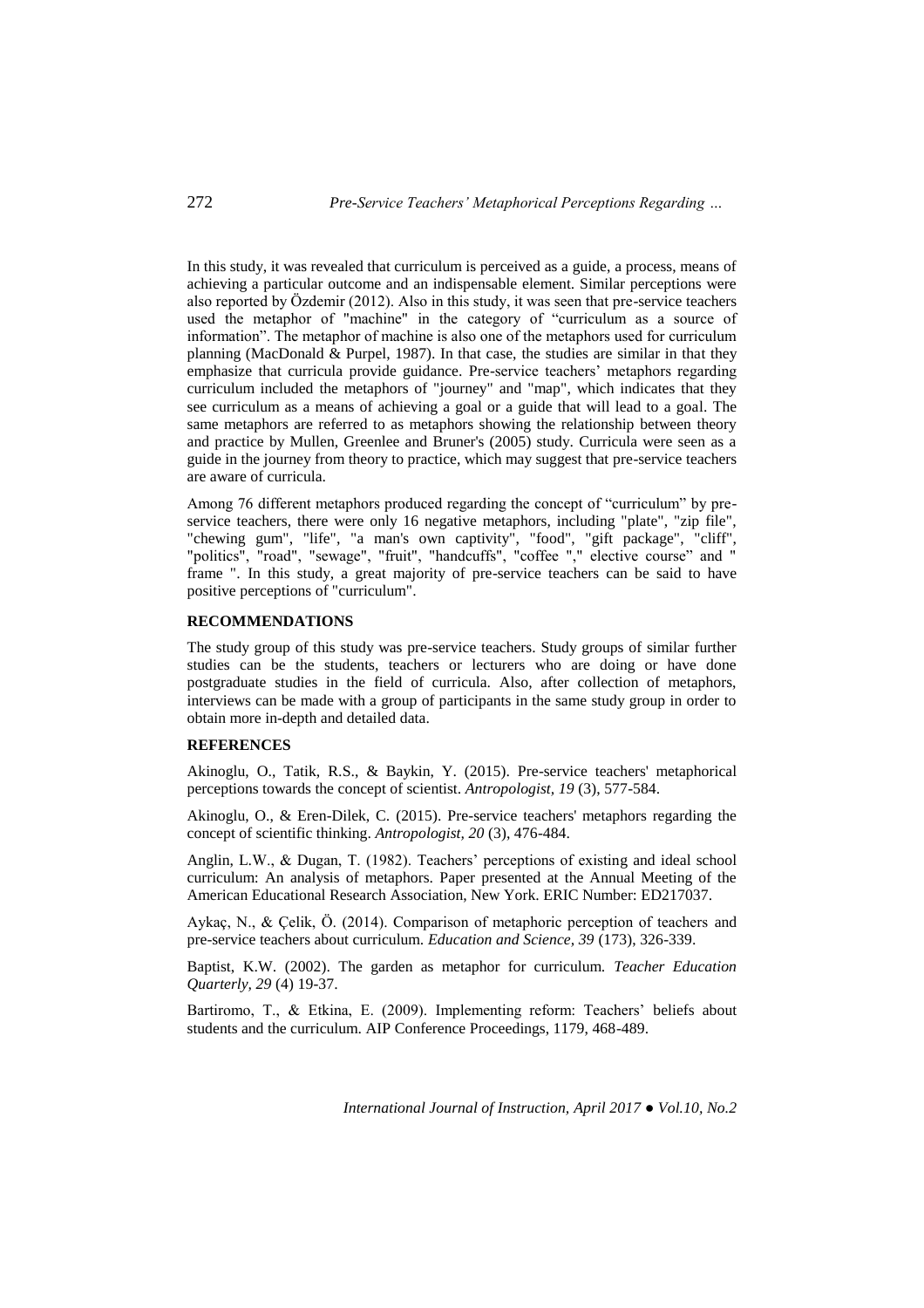Bogdan, R. C., & Biklen, S. K. (1992). *Qualitative research for education: An introduction to theory and methods*. Boston: Allyn and Bacon.

Boyacı, A. (2009). Metaphorical images for educational planning: Perceptions of public elementary school teachers. *Selçuk University Institute of Social Sciences Journal, 21*, 111-124.

Cameron, L. (2010). What is metaphor and why does it matter? In L. Cameron & R. Maslen (Eds.), *Metaphor analysis* (pp. 3-25). London: Equinox.

Cameron, L., & Maslen, R. (Eds.). (2010). *Metaphor analysis*. London: Equinox.

Creswell, W. J. (2007). *Qualitative inquiry and research design: Choosing among five approaches (Second Edition).*Thousand Oaks, CA: SAGE Publications.

Dalgıç, G., Karadeniz, Ş., & Onat, E. C. (2012). Towards a new understanding of university through metaphors. *Educational Administration: Theory and Practice, 18* (3), 377-398.

Davidson, D. (1978). What metaphors mean. *Critical Inquiry, 5* (1), 31-47.

Demirel, Ö. (2012). *Eğitimde program geliştirme [Curriculum development in education]* (18th edition). Ankara: Pegem A Publishing.

Doll, W.E. Jr. (2002). Ghosts and the curriculum. In W. E. Jr. Doll, & N. Gough (Eds.) *Curriculum visions* (pp.23-72). New York, NY: Peter Lang.

Eren, A., & Tekinarslan, E. (2013). Prospective teachers' metaphors: Teacher, teaching, learning, instructional material and evaluation concepts. *International J. Soc. Sci. & Education, 3* (2), 435-445.

Fauconnier, G., & Turner, M. (2008). Rethinking metaphor. In R. Gibbs (Ed.) T*he Cambridge handbook of metaphor and thought* (pp. 53-66). Cambridge: Cambridge University Press.

Gibbs, R., & Matlock, T. (2008). Metaphor, imagination, and simulation. In R.Gibbs (Ed.), *The Cambridge handbook of metaphor and thought* (pp. 161-176). Cambridge: Cambridge University Press.

Gültekin, M. (2013). The metaphors that primary education teacher candidates use regarding curriculum. *Education and Science, 38* (169), 126-141.

Hasim, Z., Mohtar, T.M.T., Barnard, R., & Zakaria, A.R. (2013). Metaphors used by Malaysian teachers-in-training: Implications for language teacher education. *Creative Education, 4* (9), 74-77.

Hewitt, T. W. (2006). *Understanding and shaping curriculum: What we teach and why?* Thousand Oaks, CA: Sage.

Igbokwe, U.L., Mezieobi, D.I., & Eke, C. (2014). Teachers' attitude to curriculum change: Implications for ınclusive education in Nigeria. *Research on Humanities and Social Sciences, 4* (11), 92-99.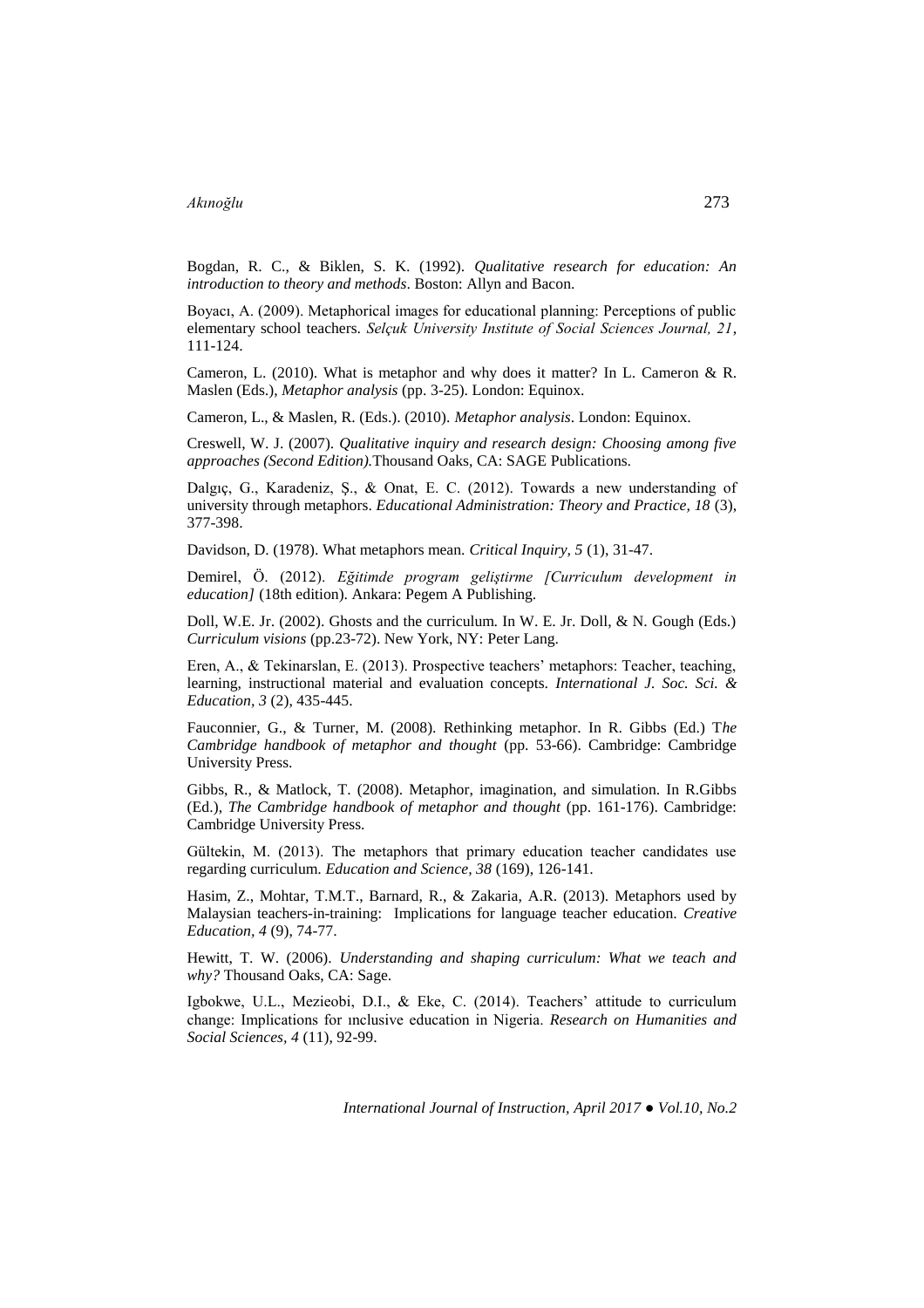Jensen, D.F.N. (2006). Metaphors as a bridge to understanding educational and social contexts. *International Journal of Qualitative Methods, 5* (1), 36-54.

Kalraa, M.B., & Baveja, B. (2012). Teacher thinking about knowledge, learning and learners: A metaphor analysis. *Procedia - Social and Behavioral Sciences, 55*, 317-326.

Karadağ, R., & Gültekin, M. (2012). The metaphors that elementary school students use to describe the term "teacher". *Mersin University Journal of the Faculty of Education, 8* (1), 69-83.

Kauchak, D., & Eggen, P. (2012). *Learning and teaching: Research-based methods.* Boston: Pearson.

Kliebard, H.M. (1982). Curriculum theory as metaphor. *Theory into Practice, 21* (1), 11-17.

Koç, E. (2014). The metaphorical perceptions of classroom teacher candidates regarding teacher and teaching profession concepts*. İnönü University Journal of the Faculty of Education, 15* (1), 47-72.

Kövecses, Z. (2005). *Metaphor in culture: Universality and variation*. Cambridge, UK: Cambridge University Press.

Lakoff, G., & Johnson, M. (2003). *Metaphors we live by.* London: The University of Chicago Press.

Leavya, A.M., McSorleya, F.A., & Bote, L.A. (2007). An examination of what metaphor construction reveals about the evolution of pre-service teachers' beliefs about teaching and learning. *Teaching and Teacher Education, 23,* 1217-1233.

Levine, P. M. (2005). Metaphors and images of classrooms. *Kappa Delta Pi Record, 41*(4)*,* 172-175.

Low, G. (2008). Metaphor and education. In R. Gibbs (Ed.), *The Cambridge handbook of metaphor and thought* (pp. 212-231). Cambridge: Cambridge University Press.

MacDonald, J.B., & Purpel, D.E. (1987). Curriculum and planning: Visions and metaphors. *Journal of Curriculum and Supervision, 2* (2), 178-192.

Marsh, J. C., & Willis, G. (2007). *Curriculum: Alternative approaches, ongoing issues* (4th Ed.). NJ: Prentice Hall.

Martineza, M.A., Sauledaa, N., & Huberb, G.L. (2001). Metaphors as blueprints of thinking about teaching and learning. *Teaching and Teacher Education, 17*, 965–977.

Miles, M.B., & Huberman, A.M. (1994). *Qualitative data analysis: An expanded sourcebook* (2nd Ed.). Thousand Oaks, CA: SAGE.

Moustakas, C. (1994). *Phenomenological research methods.* Thousand Oaks, CA: Sage.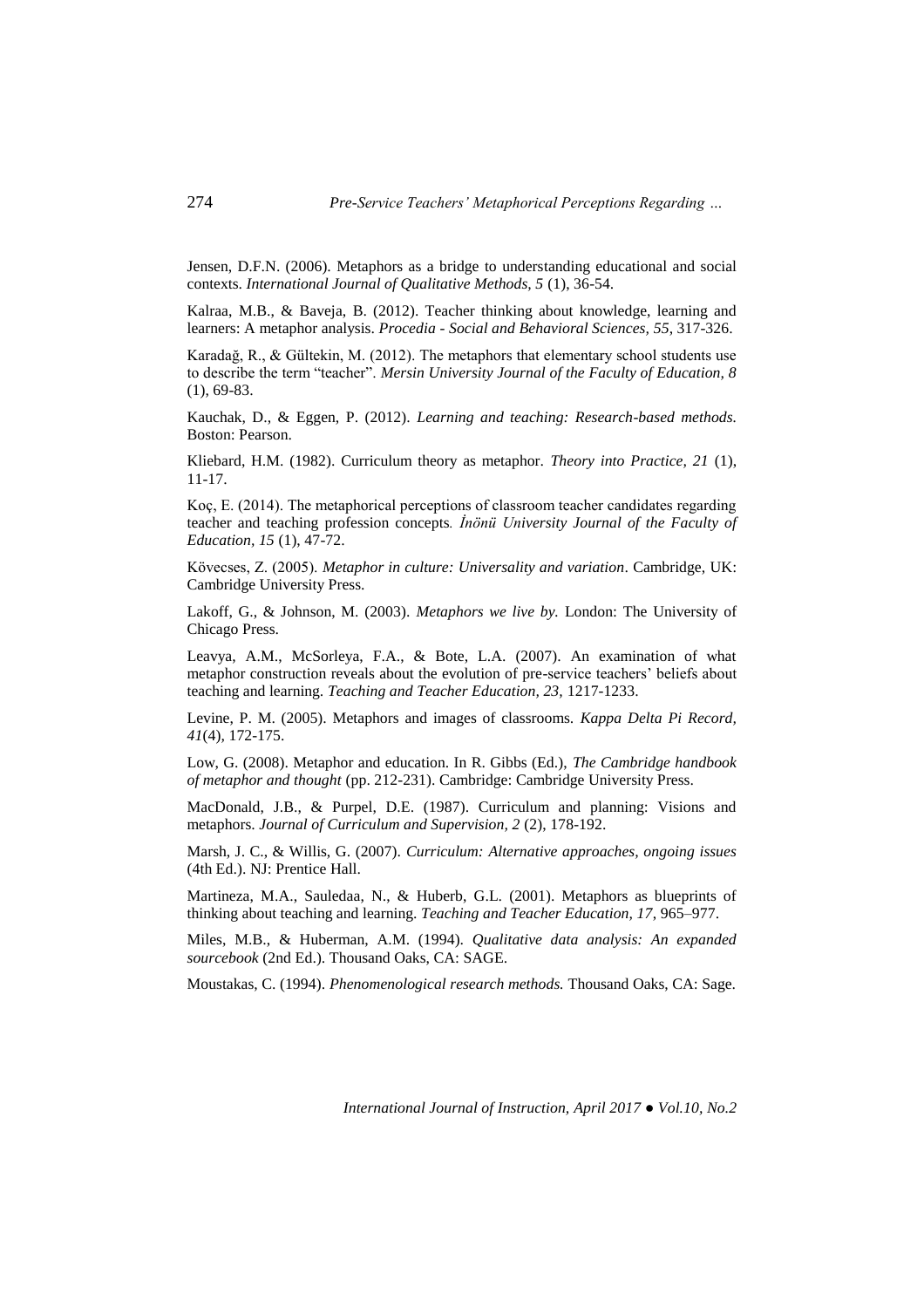Mullen, C.A., Greenlee, B.J., & Bruner, D.Y. (2005). Exploring the theory-practice relationship in educational leadership curriculum though metaphor. *International Journal of Teaching and Learning in Higher Education, 17* (1), 1-14.

Müller, C. (2008). *Metaphors dead and alive, sleeping and waking.* Chicago: The University of Chicago Press.

Ornstein, A., & Hankins, F.H. (1988). *Curriculum foundations, principles and issues.* NJ: Prentice Hall, Englewood Cliffs.

Örten, D., & Erginer, E. (2010). Türkiye'de eğitimde program geliştirme alanındaki öncü akademisyenlerin eğitimde program geliştirmeye ilişkin metaforik algıları. [The metaphorical perceptions of the pioneer academicians in the field of curriculum development in Turkey about curriculum development]. 1st National Curriculum Development and Teaching Congress. Balıkesir: Balıkesir University Necatibey Education Faculty and Curriculum and Teaching Association.

Örücü, D. (2012). Primary school teachers' metaphorical perspectives towards classroom and classroom management: A comparative case study. *Elementary Education Online, 11* (2), 342-352.

Özdemir, S.M. (2012). Metaphoric perceptions of prospective teachers regarding the concept of curriculum. *Journal of Theoretical Educational Science, 5* (3), 369-393.

Özdemir, S., & Akkaya, E. (2013). The analysis of secondary school students' and teachers' mental images of school and ideal school by using metaphor. *Educational Administration: Theory and Practice, 19* (2), 295-322.

Patton, M. Q. (2002). *Qualitative research and evaluation methods* (3rd Ed.). Thousand Oaks, CA: Sage.

Saban, A. (2006) Functions of metaphor in teaching and teacher education: A review essay. *Teaching Education, 17* (4), 299-315.

Saban, A. (2010). Prospective teachers' metaphorical conceptualizations of learner. *Teaching and Teacher Education, 26*, 290-305.

Saban, A., Kocbeker, B. N., & Saban, A. (2007). Prospective teachers' conceptions of teaching and learning revealed through metaphor analysis. *Learning and Instruction, 17* (2), 123-139.

Saylor, J., Alexander, W., & Lewis, A. (1981). *Curriculum planning for better teaching and learning* (4th Ed.) New York: Holt, Rinehart & Winston.

Seiler, G. (2013). New metaphors about culture: Implications for research in science teacher preparation. *Journal of Research in Science Teaching, 50* (1), 104-121.

Semerci, Ç. (2007). A view to the new primary school curricula with the metaphors relating to "curriculum development. *Çukurova University Instute of Social Sciences Journal, 31* (2), 125-140.

Semino, E., & Steen, G.J. (2008). Metaphor in literature. In R. Gibbs (Ed.) *The Cambridge handbook of metaphor and though*t (pp. 232-246). Cambridge: Cambridge University Press.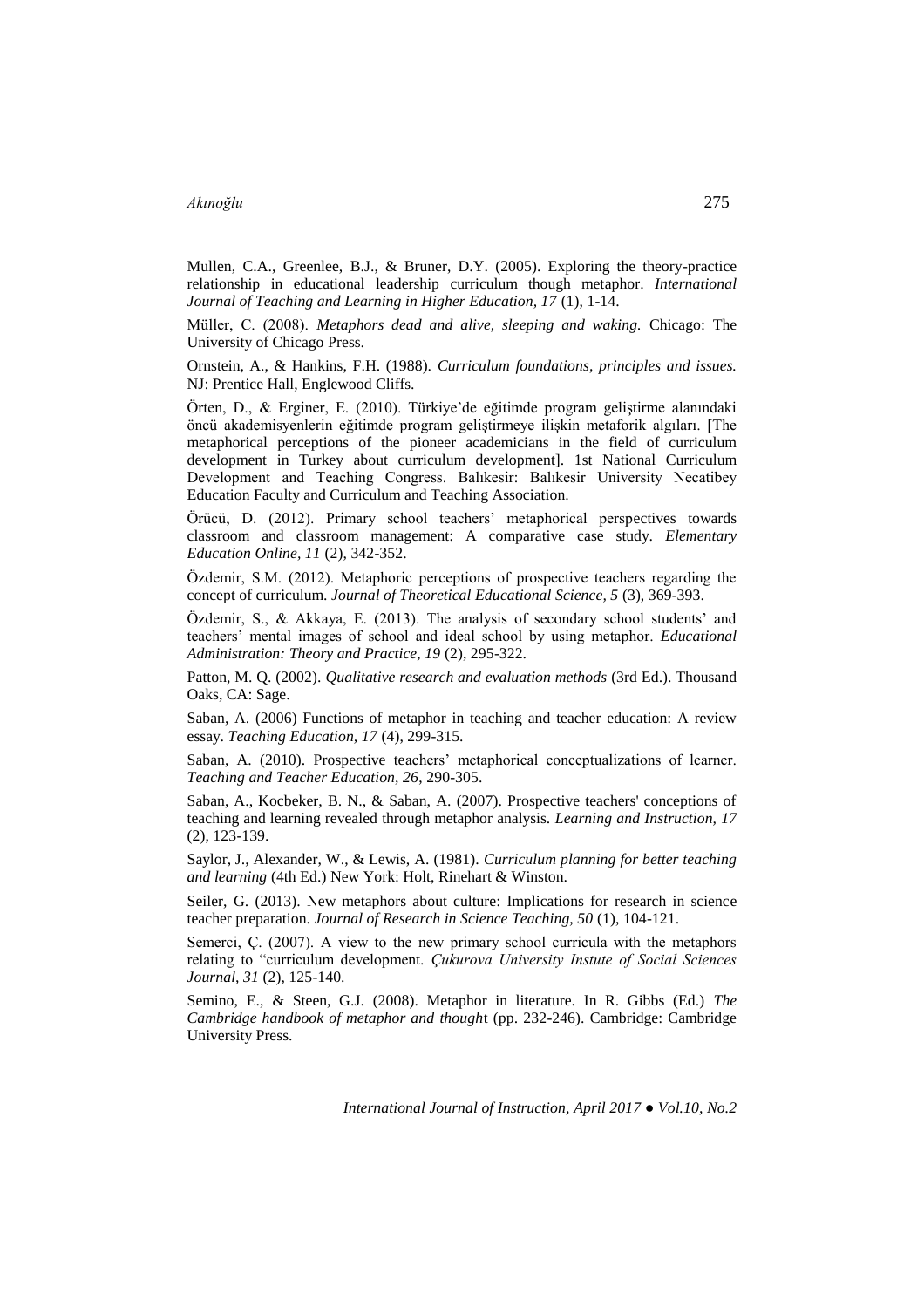Shaw, D.M., & Mahlios, M. (2008). Pre-service teachers' metaphors of teaching and literacy. *Reading Psychology, 29* (1), 31-60.

Simon, S.E. (2013). The weaving of a tapestry: A metaphor for teacher education curriculum development. *Australian Journal of Teacher Education, 38* (8).73-91.

Taşdemir, M., & Taşdemir, A. (2011). İlköğretim programı üzerine öğretmen metaforları. [Teachers' metaphors about primary education curriculum.] In Z. Kaya & U. Demiray (Eds.), 2nd International Conference on New Trends in Education and Their Implications, (pp. 795-809). Antalya, Turkey.

Tannehill, D., & MacPhail, A. (2014). What examining teaching metaphors tells us about pre-service teachers' developing beliefs about teaching and learning?. *Physical Education and Sport Pedagogy, 19* (2), 149-163.

Thomas, L., & Beauchamp, C. (2011). Understanding new teachers' professional identities through metaphor. *Teaching and Teacher Education, 27*, 762-769.

Tyler, R. (1950). *Basic principles of curriculum and instruction*. Chicago: University of Chicago Press.

Uzun, S., & Paliç, G. (2013). Analysis of primary school teachers' perceptions about the concept of classroom through metaphors. *Usak University Journal of Social Sciences, 6* (4), 245-260.

Wiles, J., & Bondi, J. (2011). *Curriculum development: A guide to practice* (8th Ed.). New Jersey: Pearson Education Inc.

Yıldırım, A., & Şimşek, H. (2013). *Sosyal bilimlerde nitel araştırma yöntemleri. [Qualitative research methods in social studies.]* Ankara: Seckin Publishing.

Yurdakul, B. (2015). Perceptions of elementary school teachers concerning the concept of curriculum. *Educational Sciences: Theory & Practice, 15* (1), 125-139.

#### **Turkish Abstract Öğretmen Adaylarının, Öğretim Programı Kavramına Yönelik Metaforik Algıları**

Bu araştırmanın amacı, öğretmen adaylarının "öğretim programı" kavramına yönelik sahip oldukları algıları metaforlar aracılığıyla ortaya çıkarmaktır. Çalışmada, nitel araştırma desenlerinden olgubilim deseni kullanılmıştır. Araştırmanın verileri, 2013-2014 eğitim-öğretim yılı bahar döneminde, Türkiye'deki Marmara Üniversitesi Atatürk Eğitim Fakültesi'nde çeşitli bölümlerde öğrenim gören 84 kadın, 39 erkek olmak üzere toplam 123 öğretmen adayının "öğretim programı …… gibidir. Çünkü ……" ifadelerini tamamlamasıyla elde edilmiştir. Toplanan veriler içerik analizi tekniği ile analiz edilmiş ve yorumlanmıştır. Elde edilen bulgulara göre, öğretmen adayları, "Öğretim Programı" kavramı için 107 geçerli metafor üretmiştir. Üretilen bu metaforlar daha sonra ortak özellikleri dikkate alınarak kategorileştirilmiştir. "Öğretim programı" kavramı için 8 kategori elde edilmiştir. Öğretmen adaylarının genel anlamda "öğretim programı" algılarının olumlu yönde olduğu görülmüştür.

Anahtar Kelimeler: program, program algıları, metafor, öğretmen eğitimi, öğrenme ve öğretim, fenomonoloji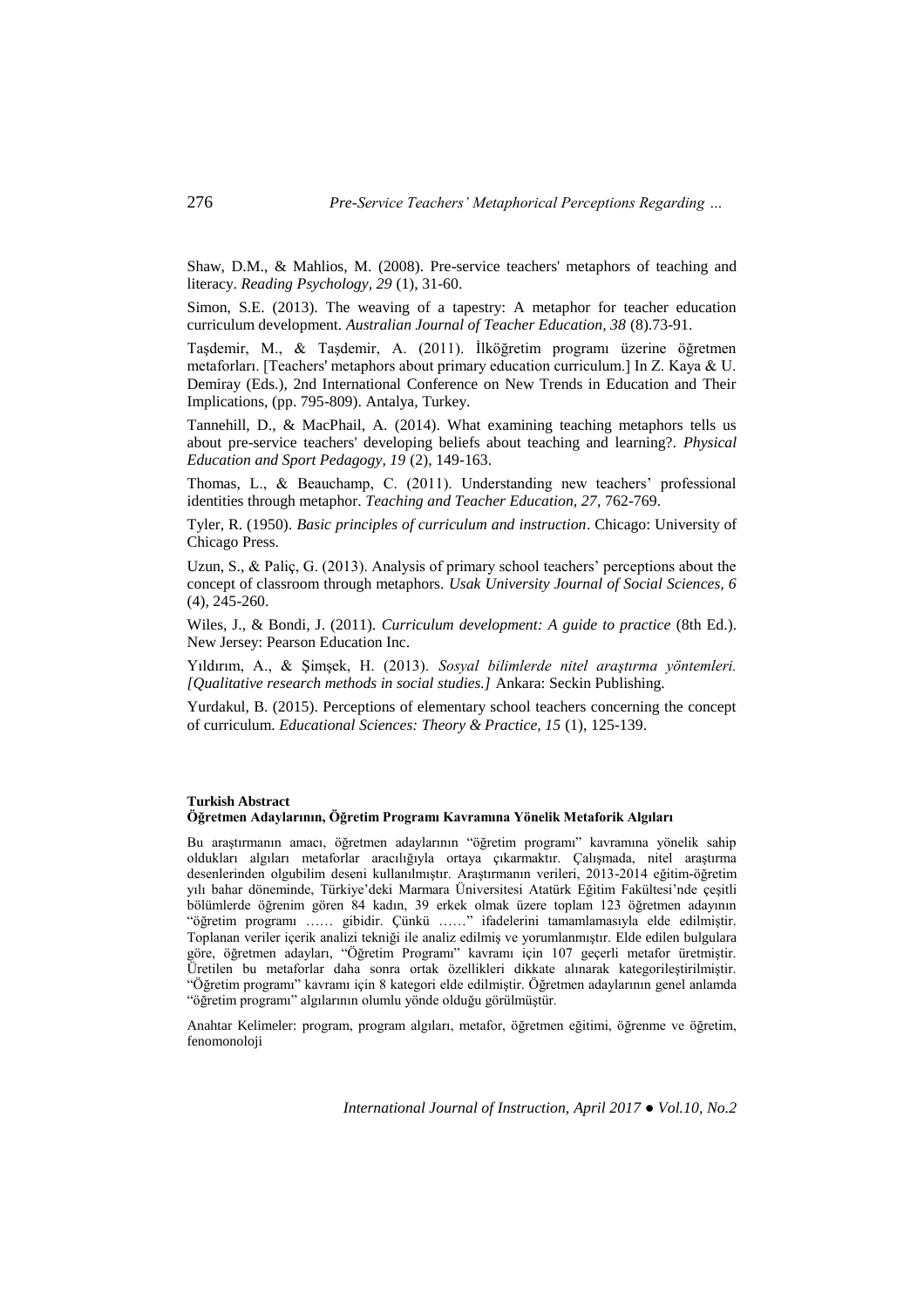#### **French Abstract Pre-Service Teachers' Metaphorical Perceptions Regarding the Concept of Curriculum**

Le but de cette étude était de révéler les perceptions des professeurs de pré service quant au concept 'de programme d'études' par des métaphores. La phénoménologie, qui est un des designs(conceptions) de recherche qualitatifs, a été utilisée dans l'étude. Les données de l'étude ont été obtenues en demandant à un total de 123 professeurs de pré service, y compris 84 femelles et 39 mâles et étudiant aux départements divers dans la Faculté Ataturk d'Enseignement(Éducation) à l'Université Marbrée en Turquie en semestre à ressort(de printemps) de 2013-2014 an universitaire, compléter(achever) la déclaration "le Programme d'études ressemble à …… .. parce que.". Les données rassemblées ont été analysées par la technique d'analyse de contenu et interprétées. Selon les conclusions de l'étude, les professeurs de pré service ont produit un nombre total de 107 métaphores valables quant au concept "de programme d'études ', qui ont été alors catégorisés en considérant leurs caractéristiques communes. Huit catégories ont été obtenues pour le concept 'de programme d'études'. En général, les professeurs de pré service ont été trouvés pour avoir des perceptions positives quant au concept 'de programme d'études'.

Mots Clés: programme d'études, perception de programme d'études, métaphore, enseignement(éducation) de professeur, apprenant et enseignant, phénoménologie

#### **Arabic Abstract**

#### **تصورات مجازي للمعلمين ما قبل الخدمة وفيما يتعلق مفهوم المنهج**

وكان الغرض من هذه الدراسة للكشف عن تصورات بشأن مفهوم "المعلمين قبل الخدمة الذاتية من خالل االستعارات. الظواهر، التي تعد واحدة من تصميمات البحوث النوعية، وقد استخدم في هذه الدراسة. تم الحصول على بيانات الدراسة عن طريق طرح ما مجموعه 321 المعلمين قبل الخدمة، بما في ذلك 48 من اإلناث و 13 من الذكور والذين يدرسون في مختلف اإلدارات في أتاتورك كلية التربية في جامعة مرمرة في تركيا في فصل الربيع من العام الدراسي ،2138-2131 ل استكمال بيان "المنهج هو مثل ...... .. ألن ......". تم تحليل البيانات التي تم جمعها بواسطة تقنية تحليل المحتوى وتفسيرها. ووفقا لنتائج الدراسة، أنتج المعلمين قبل الخدمة لعدد 311 االستعارات صالحة فيما يتعلق بمفهوم "المناهج"، ثم جرى تصنيفها من خالل النظر في الميزات المشتركة. وقد تم الحصول على ثماني فئات لمفهوم "المنهج". بشكل عام، "وجدت لديهم تصورات إيجابية فيما يتعلق بمفهوم" المعلمين قبل الخدمة الذاتية."

الكلمات الرئيسية: المناهج الدراسية، وتصور المناهج الدراسية، واستعارة، وتدريب المعلمين، والتعلم والتدريس، والظواهر

# **German Abstract**

#### **Metaphorische Wahrnehmung Pre-Service Lehrer in Bezug auf das Konzept des Curriculums**

Der Zweck dieser Studie war es, die Vorstellungen der Lehrer über den Begriff des "Curriculums" durch Metaphern zu verraten. Die Phänomenologie, die eine der qualitativen Forschungsentwürfe ist, wurde in der Studie verwendet. Die Daten der Studie wurden durch die Erhebung von insgesamt 123 Pre-Service-Lehrer, darunter 84 Frauen und 39 Männer und Studium an verschiedenen Abteilungen in Ataturk Pedagogische Hochschule an der Marmara Universität in der Türkei im Frühjahrssemester 2013-2014 akademischen Jahr, bis Vervollständige die Aussage "Curriculum ist wie ...... .. Weil ......". Die gesammelten Daten wurden durch Inhaltsanalyse analysiert und interpretiert. Nach den Ergebnissen der Studie haben Pre-Service-Lehrer insgesamt 27 gültige Metaphern über den Begriff des "Curriculums" erstellt, die dann unter